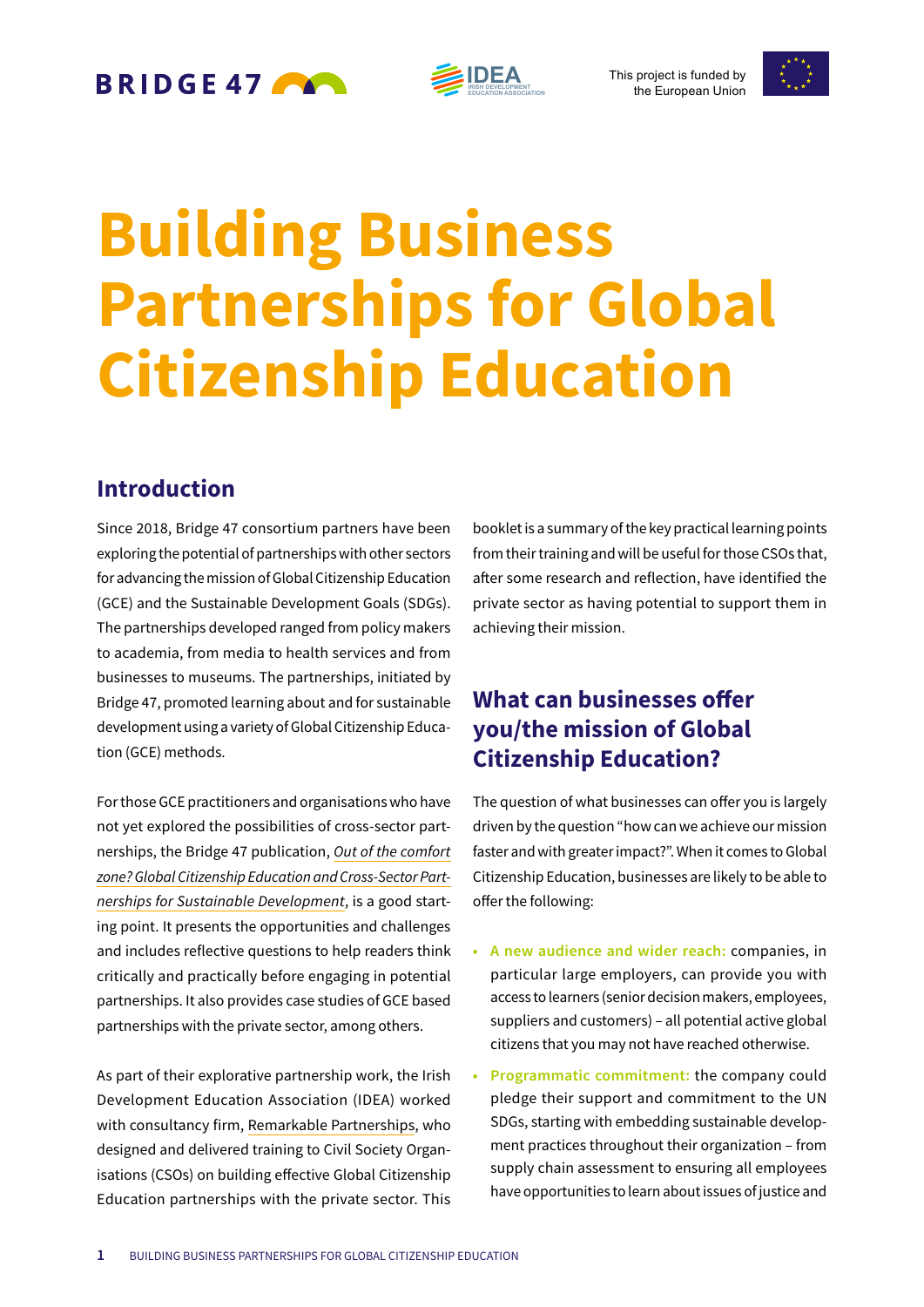sustainable development through lifelong learning.

- **• Skills based volunteering:** their company is likely to have expertise that you could use, whether through pro bono marketing or strategy support, think about what they could help you achieve by offering staff time and skills. By working with sub-groups of the organization to consider global issues, they may empower a greater impact than you could achieve on your own.
- **• Technology/innovation:** supporting you to scale your technological solutions – whether through software or innovation teams, could have huge impact.
- **• Funding:** by providing a gift or engaging in fundraising they may be able to support your existing, essential GCE work.
- **• Increased visibility:** By sharing case studies, key messages and benefits of programmatic commitments, amongst their stakeholders, they may support you to build momentum in achieving the Sustainable Development Goals.
- **• Networks/channels:** consider whether they have introductions that they could make to other companies or influential individuals that could help you achieve your mission.

## **What can GCE organisations/ practitioners offer businesses?**

By identifying what you can offer a business, it can be easier to work out the level of support you can expect in return. Though by no means a comprehensive list, some benefits you could offer a business are listed below:

**• Professional development:** you can provide GCE workshops to staff and senior leaders to help them explore issues of justice and sustainability. See here an example of the IDEA- Deloitte partnership that did just this. Businesses are becoming increasingly aware of the Sustainable Development Goals and are including SDG actions in their Corporate Social Responsibility (CSR) policies and action plans.

- **• Employee engagement:** through volunteering activities, 'lunch and learns' or CSR days/ weeks.
- **• Topic expertise:** if you are looking at a particular area (e.g. gender inequality or climate change), there are likely businesses looking for advice on this.
- **• Community engagement:** many businesses may have the same target audience as you, and therefore you will be able to support them in community engagement.
- **• Social impact:** you can provide them with case studies that prove they deliver their social purpose and meet their CSR requirements.
- **• Increased customer loyalty:** by offering opportunities for customers to engage with your values, they will build their connection to 'the brand'.

## **Why being 'purpose-driven' is an exciting opportunity for business**

As Simon Sinek says in his seminal book 'Start With Why', "people don't buy what you do, they buy why you do it." As such, it is essential for CSOs and businesses to communicate their purpose to their target audiences. By partnering with businesses, you give them the opportunity to demonstrate their purpose in a more powerful and meaningful way, and the benefits are clear:

- **•** 73% of millennials are prepared to pay higher prices for products that are more sustainable, as are 66% of global consumers (Nielson 2015).
- **•** Unilever's purpose-led brands are growing 69% faster than the rest of their business and delivering 75% of the company's growth (Unilever 2019).
- **•** 86% of Gen Y would think about leaving a job if the company they work for does not have an impactful Corporate Social Responsibility (CSR) policy (PWC 2008).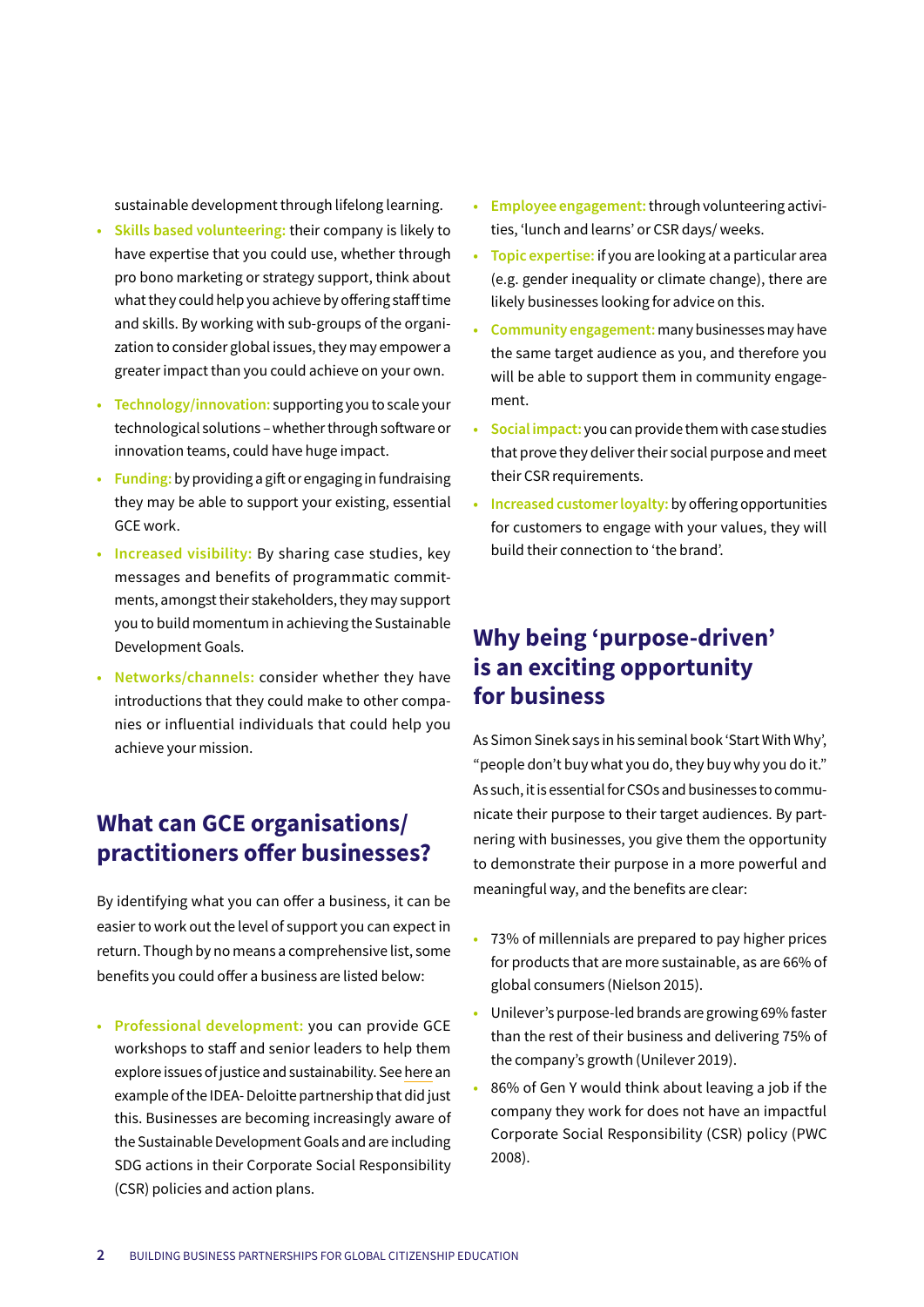These benefits for businesses are a key reason for them to engage, and a significant way to achieve these is through a business-CSO partnership. The same benefits will transfer over to your CSO – by offering supporters opportunities to engage directly with your purpose and mission, you will build loyalty and achieve your mission faster.

## **Types of partnership**

Business-CSO partnerships come in many shapes and sizes. The Collaboration Continuum below is adapted from Austin and Seitindi's 2012 research into partnerships, and outlines four different types of partnerships. With this continuum in mind, we see that by being more strategic with your business partnerships, you have the opportunity to achieve your organisation's mission faster and with greater impact.

## **Identifying prospects**

When looking for companies, we recommend focussing on a qualified list of approximately 10 companies rather than a big, long list of prospects. This enables you to take a more tailored approach and form more valuable partnerships in the long run.

To create your qualified list, we recommend asking the questions below to brainstorm target prospects:

- **•** Who shares our purpose?
- **•** Who has an obvious link to our cause or organization?
- **•** Who shares our target audience?
- **•** Who shares key locations (e.g. countries or cities)?
- **•** Who has the resources to solve our problems?
- **•** Where do we have a contact?
- **•** Who is it realistic to partner with?



#### **THE COLLABORATION CONTINUUM**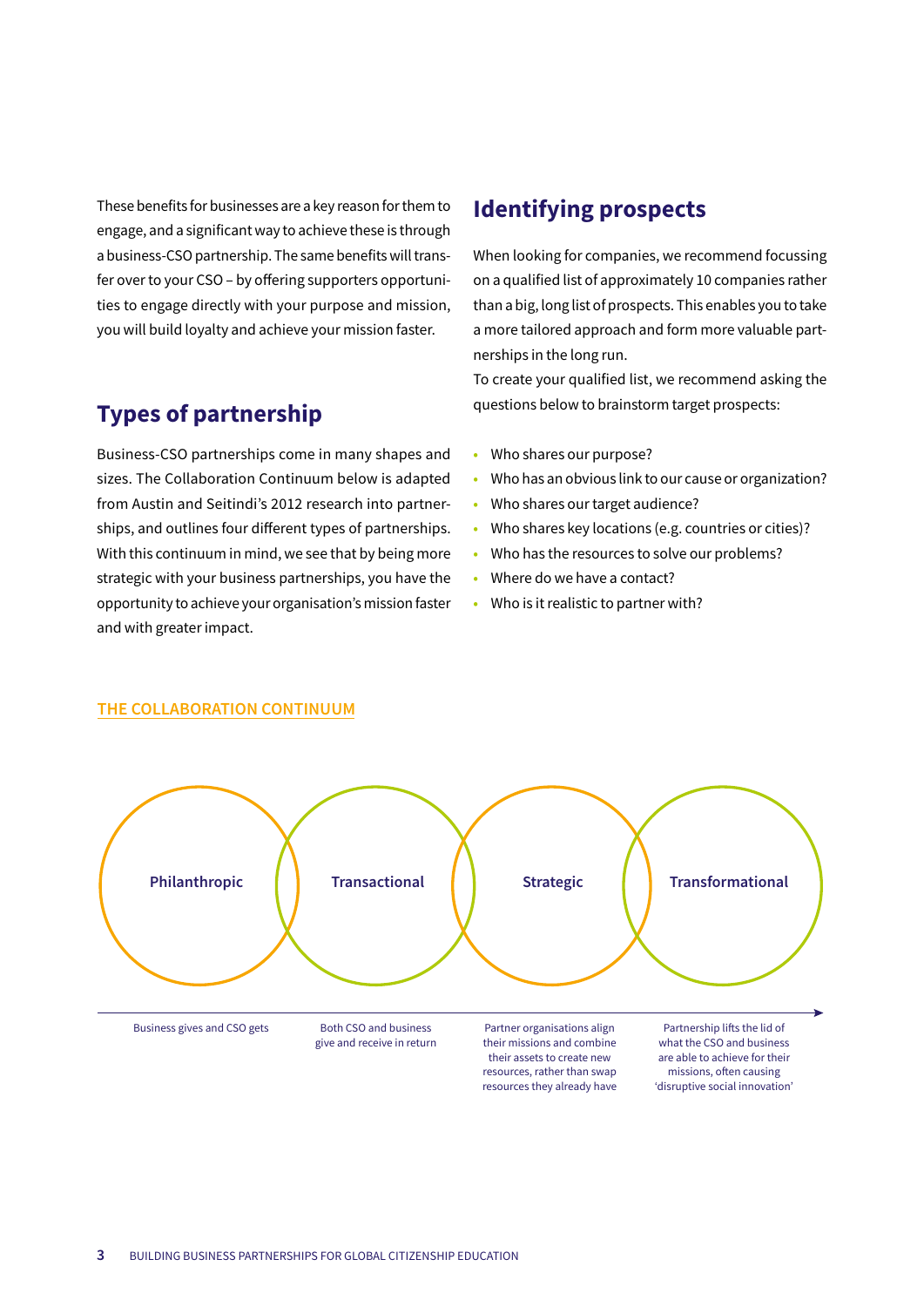The ten or so companies that answer the majority of these questions are the best prospects for you to approach. However, do bear in mind that where you have a contact and who shares your purpose are the biggest factors in how successful you will be.

Consider researching and approaching small and medium sized enterprises in your local area as they are likely to have a lot to offer, want to give back to their communities and be less overwhelmed with requests from charities and civil society organisations.

**Building your partnership proposition**

Your partnership proposition is the opportunity that you're offering to prospective business partners – think of it as a theory of change for both the business and the world, that will help you secure meetings with your top prospects. A strong proposition can make or break a potential partnership, so getting it right is crucial. Your proposition should contain the four following elements:

- 1) Stories and problems: by explaining the impact your organisation has on an individual level, you are able to engage business decision makers on an emotional level – you can then show them the size of the problem that you need their help to solve.
- 2) Urgency: it is vital that you inject urgency into your cause. After all you want businesses to partner with you in an extraordinary way, because their business as usual response will not be enough.
- 3) Benefits you can offer: unique reasons why companies should partner with you. For example, 'our partnership opportunity will position your company as a champion of sustainable development.' This ensures your partnership makes commercial, as well as emotional, sense.

4) Partnership activity: finally, you want ideas that make your partnership offer feel tangible – what will your partnership look like? Whether it's GCE training or a joint campaign, having this nailed down will make your offer feel real.

To identify your partnership activity, it can help to work out what you are hoping to achieve from your partnerships – what you can offer companies and what you are looking for in exchange.

### **Securing meetings**

When we communicate with another person, only 7% of what we take in is from the words that are said. The other 93% comes from the tone in which the words are said (38%) and the body language of the person speaking (55%) – this shows that if we only communicate via email, we are only using 7% of what is available to us. By getting face to face – even if via video call – you give yourself a much stronger chance to influence your target prospect. Therefore, you should aim to secure meetings with each of your target prospects.

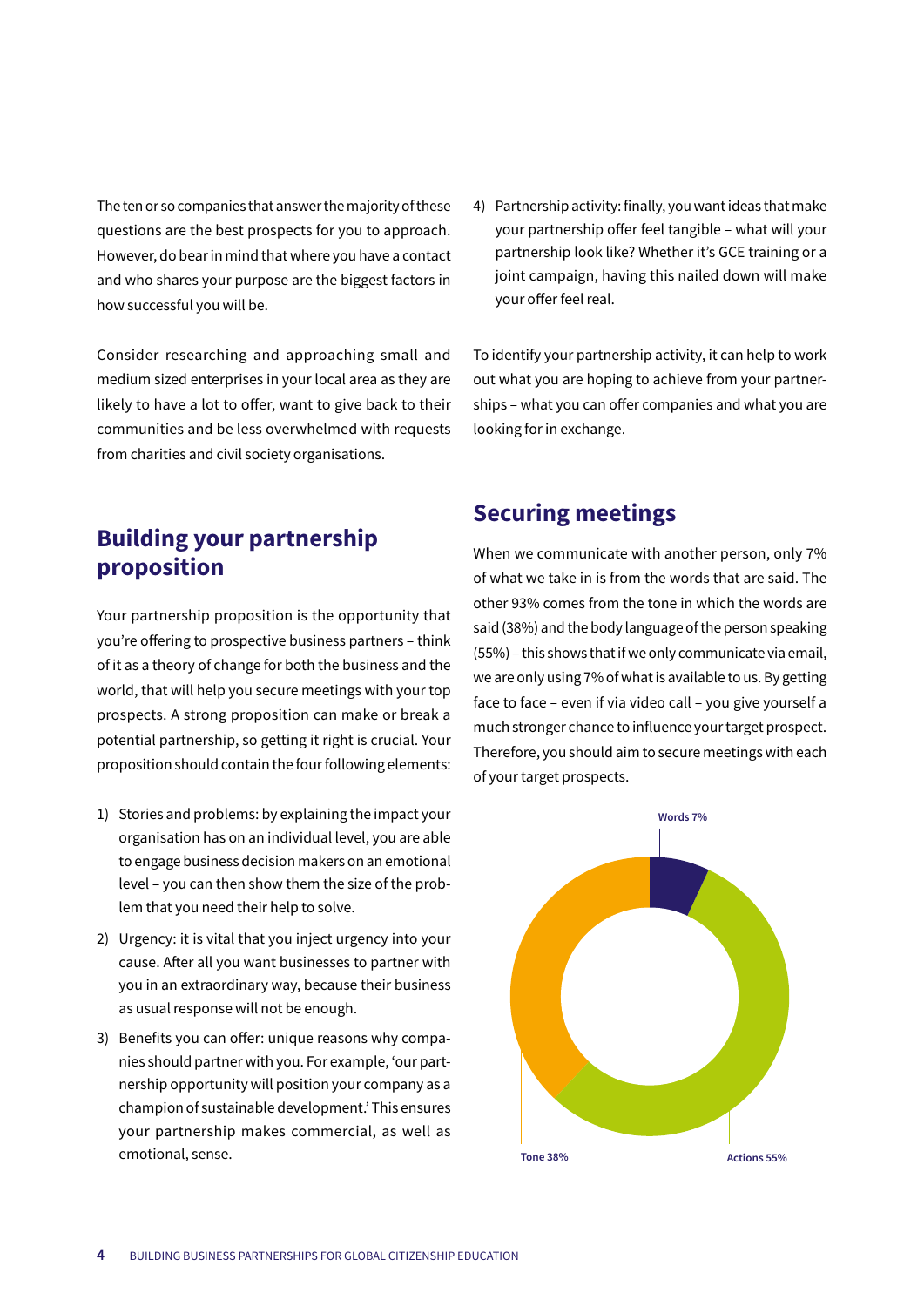If you know someone who works at the company, we recommend you ask them to make the approach to the senior decision maker or manager that you want to meet – this means that you come recommended, and it increases the chance of securing the meeting (and the partnership).

If you don't have a contact, we recommend you contact the decision maker. Start by identifying the shared purpose between your organisations and articulate this in an email or phone call.

Whichever way you make your approach, we recommend you ask for a 30 minute meeting to share a partnership opportunity that you believe is perfect for their business. This is easy to say yes to, will intrigue them, and allows you to build bespoke ideas for each prospect.

## **Tone of voice**

It is important to note that when pursuing partnerships with companies, you should try as much as possible to speak in simple terms. Every CSO and the GCE sector has its own language, acronyms and jargon that can be hard to decode from the outside.

Ensure that you make the emotional case for your cause and make it clear that your partnership will create mutual benefit. You may find it helpful to refer to the Sustainable Development Goals framework or other research to explain your purpose.

By coming with a professional and clear tone of voice, you give yourself the best chance to secure and deliver brilliant meetings. See the Bridge 47 publication on Tone of Voice.

# **Delivering brilliant meetings**

With the meeting secured, it is important to remember that you only get one chance to make a first impression. So, you need to make the most of this opportunity. We recommend you approach this meeting with two key things in mind:

- 1) The goal of your first meeting is to get a second meeting. You don't need to secure the partnership there and then, just ensure their interest in hearing more.
- 2) The business is the 'hero'. This is a 180-degree shift on how you look at things, and it changes everything. The work of your organisation is incredible, but you need the business to come on board to help you achieve your mission: they are the difference you need to achieve your purpose. As such, you need to ensure the meeting is about them and showing the impact they can make, not about you.

With the above in mind, we recommend you keep your first meeting short and inspirational. Tell them a story about an individual affected by your cause, the size of the problem you want to solve and that you can't solve it alone. This will make them engage with your cause emotionally and you can start to build your case by adding the partnership benefits for the business. Of course, continue to keep in mind good GCE practice on images and messages and consider if a 'single' story can give the full picture.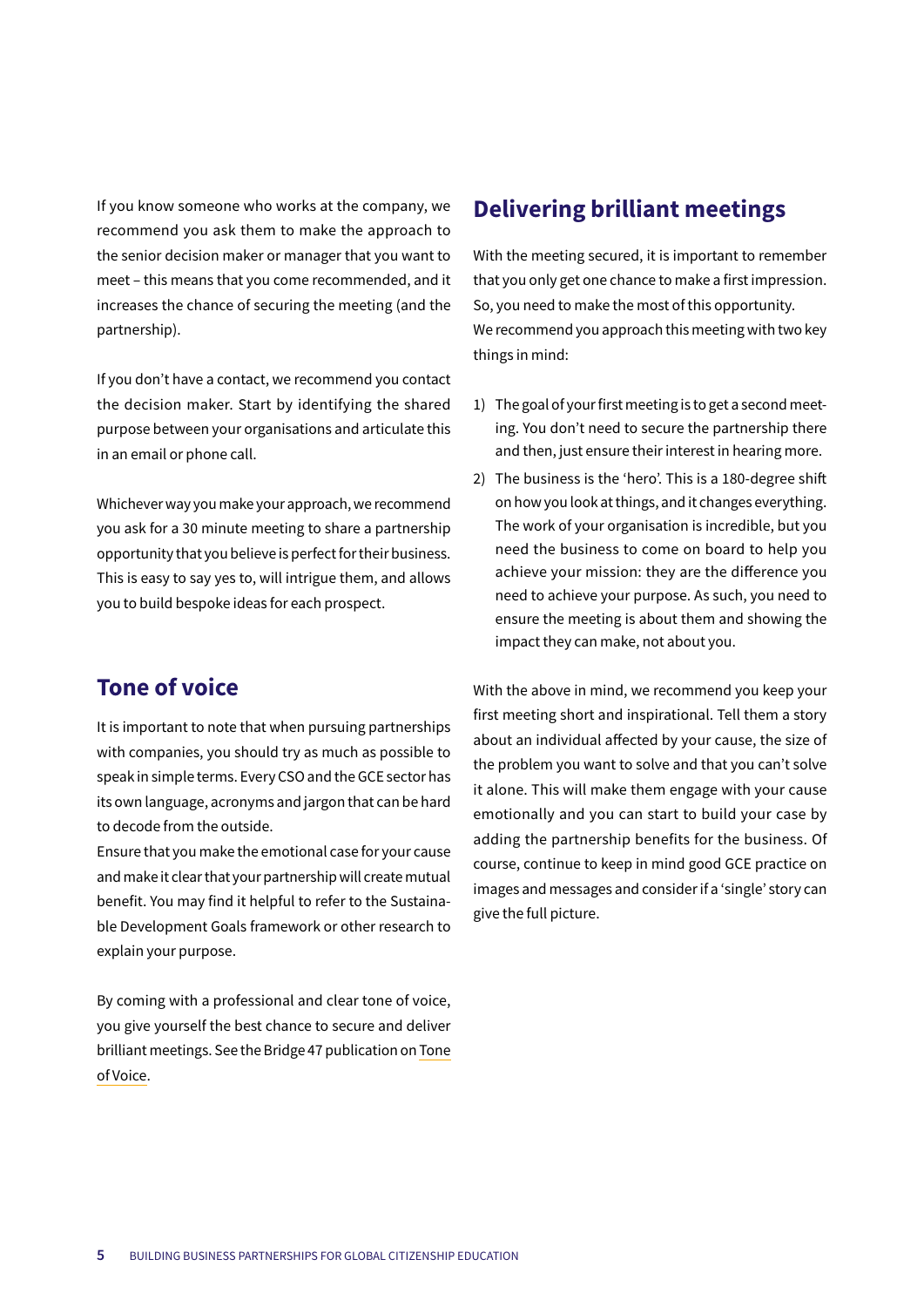## **Securing partnerships**

The journey from the first meeting to a signed partnership agreement is a marathon not a sprint. This journey can often take between six months and two years. Having done some research into what it takes to make major decisions, Google produced a "7-11-4" framework so you can measure whether a prospect is ready to becoming a partner. This works out as follows:

- **•** 7 hours of 'dwell time', where the prospect is thinking about you or engaging with your content
- **•** 11 'touch points', where they have been sent something by you directly and responded.
- **•** 4 'mediums', ensuring your prospect has engaged with you in 4 different ways – e.g. an email, a written report, a phone call and a meeting.

Once a prospect has met each of these metrics, they will be ready to be formally asked to become a partner. We recommend you pitch the partnership to a senior decision maker, then offering to send them a proposal of what the partnership could look like. This will give you the opportunity to clearly lay out the emotional and commercial rationale for your partnership in a strong and powerful document. Then once you have sent the proposal it puts the ball firmly in their court and encourages them to make a decision.

## **Creating truly collaborative partnerships**

In order to be truly equal partners, we recommend that you create your partnership plan as a team – rather than one side pitching their vision to the other. To do this, we recommend bringing key colleagues from both organisations together for a half day workshop, to achieve the following:

- **• Clarify vision and objectives:** what would you like the newspapers to say about your partnership in three years' time?
- **• Split into break-out groups on key partnership activity:** pair relevant colleagues (e.g. marketing teams) together to discuss key activities.
- **• Groups present back:** prepare an overarching plan
- **• Agree next steps:** start making it happen.

## **Delivering a five-star partnership experience**

With the partnership secured, it is important to deliver the best possible partnership experience – this will ensure your partnerships achieve their full potential and give you strong foundations to grow and extend your partnership.

Remarkable Partnerships have identified five key areas to help you deliver a five-star partnership experience:

- 1) **Planning:** ensure that you agree shared objectives for your partnership that clearly state what both organisations want to achieve. It will help to agree who are the key contacts for each organisation and the frequency that you will meet and communicate.
- 2) **Relationships:** CSOs and businesses are fundamentally different organisation, but this is an opportunity as much as a challenge. By truly understanding each other's organisations, you will create a stronger relationship to maximise your partnership potential.
- 3) **Inspiration:** as we mentioned earlier, telling stories is the best way to create emotional engagement with your cause. Ensure that you show your partner the impact they are having on your beneficiaries to keep them inspired.
- 4) **Delivery:** make sure that you not only deliver on your promises, but practice gratitude throughout the partnership. As you thank individuals that contribute towards the partnerships and celebrate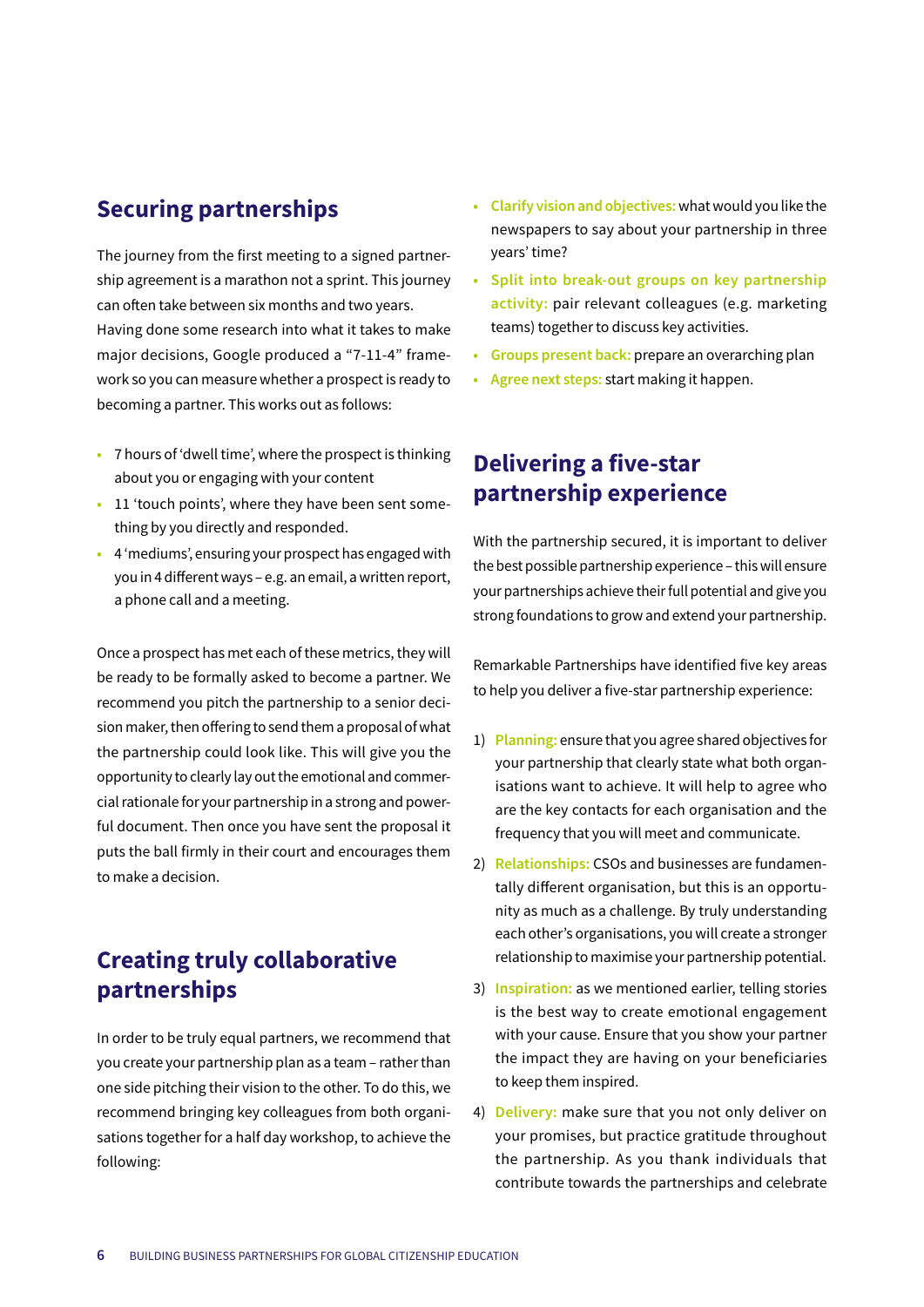milestones, you bring those people closer to you and ensure longevity and trust in the partnership.

5) **Growth:** it is important to keep refreshing your partnership to ensure that both organisations stay engaged. As such, we recommend that you continue to pitch new ideas and ways to expand your partnership as you go. Try and ensure your partnership engages a wide cross-section of your CSO and the business – for example, if you're already engaging their employees, think about how their customers could be engaged with the partnership too.

By focusing on these five keys areas, your partnerships will flourish, enabling both you and the business to deliver your shared purpose faster and with greater certainty.

## **Further Information on GCE Partnerships**

**AKÜ (2020):** *Building Cross-Sectoral Cooperation – Estonian Coalition for Sustainable Development.*

**Bateman M and Kim J H (n.d.):** *Political Leadership for Sustainable Development: Why do the Global Goals Matter to Local Councillors, and Why Do Local Councillors Matter for the Global Goals?*

**Bridge 47 (n.d.):** *Tone of Voice for Bridge 47 Partnerships.*

**Bridge 47 (n.d.2):** *Envision 4.7 Policy Paper: Cross-sectoral Cooperation.*

**Bridge 47 (n.d.4):** *Envision 4.7: Roadmap in Support of SDG Target 4.7.*

**EADI (2020):** *Building knowledge exchange partnerships - dialogues across Europe.*

**Wittig-Fergeson, K., and H-J., Fricke, (2021):** *Out of the comfort zone?. Global Citizenship Education and Cross-Sector Partnerships for Sustainable Development.*

**Suša R (2019):** *Global Citizenship Education (GCE) for Unknown Futures – mapping past and current experiments and debates.*

**Young, R (2021):** *Global Citizenship Education and the Police: An opportunity for partnership?*

#### **Further GCE publications and research is accessible via the Bridge 47 website:**

https://bridge47.org/resources